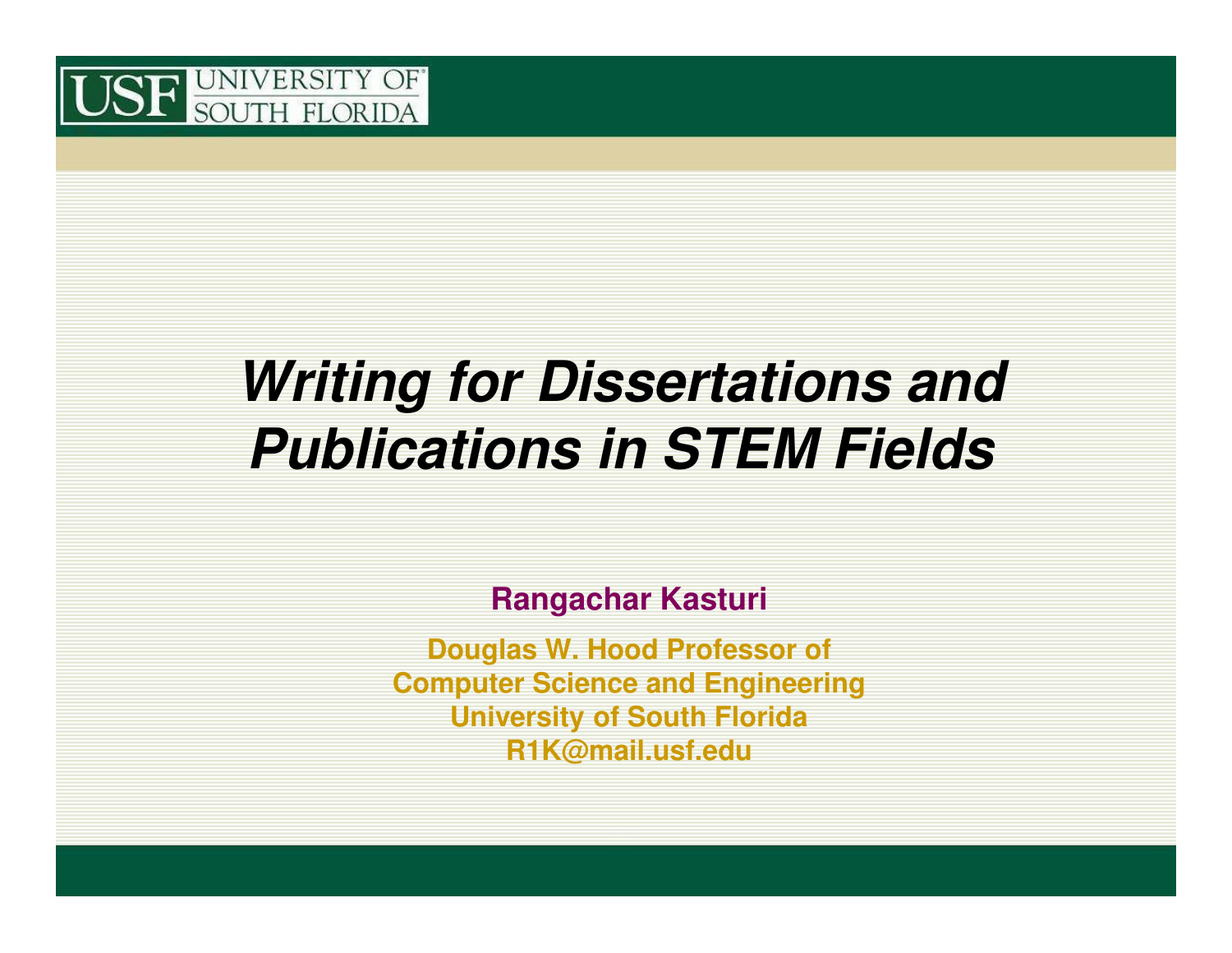

## **Outline**

- $\bullet$ My Background
- •Writing in STEM Disciplines
- $\bullet$  Where to Publish: Conference, Journal, Online media
- $\bullet$ Questions?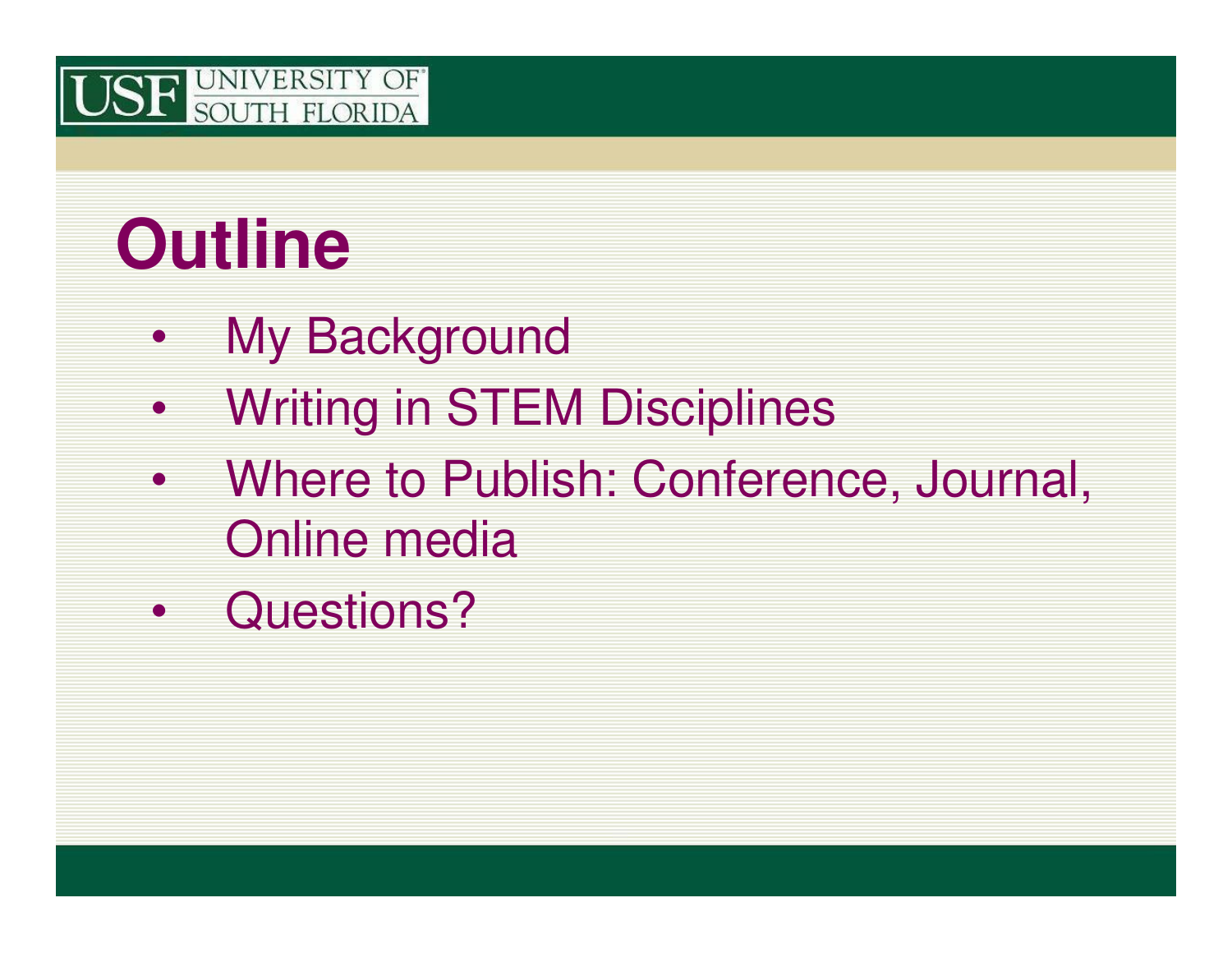## **My Background**

- $\bullet$  B.E., EE, Bangalore University,1968
	- 5 Years of STEM courses, very little writing!  $\mathcal{L}_{\mathcal{A}}$  , and the set of the set of the set of the set of the set of the set of the set of the set of the set of the set of the set of the set of the set of the set of the set of the set of the set of the set of th
- • Ten years in electronics industry
	- $\mathcal{L}_{\mathcal{A}}$ Developed products, very little writing!!
- $\bullet$  MSEE, Ph.D. at Texas Tech, 1978-82
	- $\mathcal{L}_{\mathcal{A}}$  , and the set of the set of the set of the set of the set of the set of the set of the set of the set of the set of the set of the set of the set of the set of the set of the set of the set of the set of th First exposure to technical writing
	- $\mathcal{L}_{\mathcal{A}}$ Ended up writing a  $\text{lot}$  – Thanks to my advisor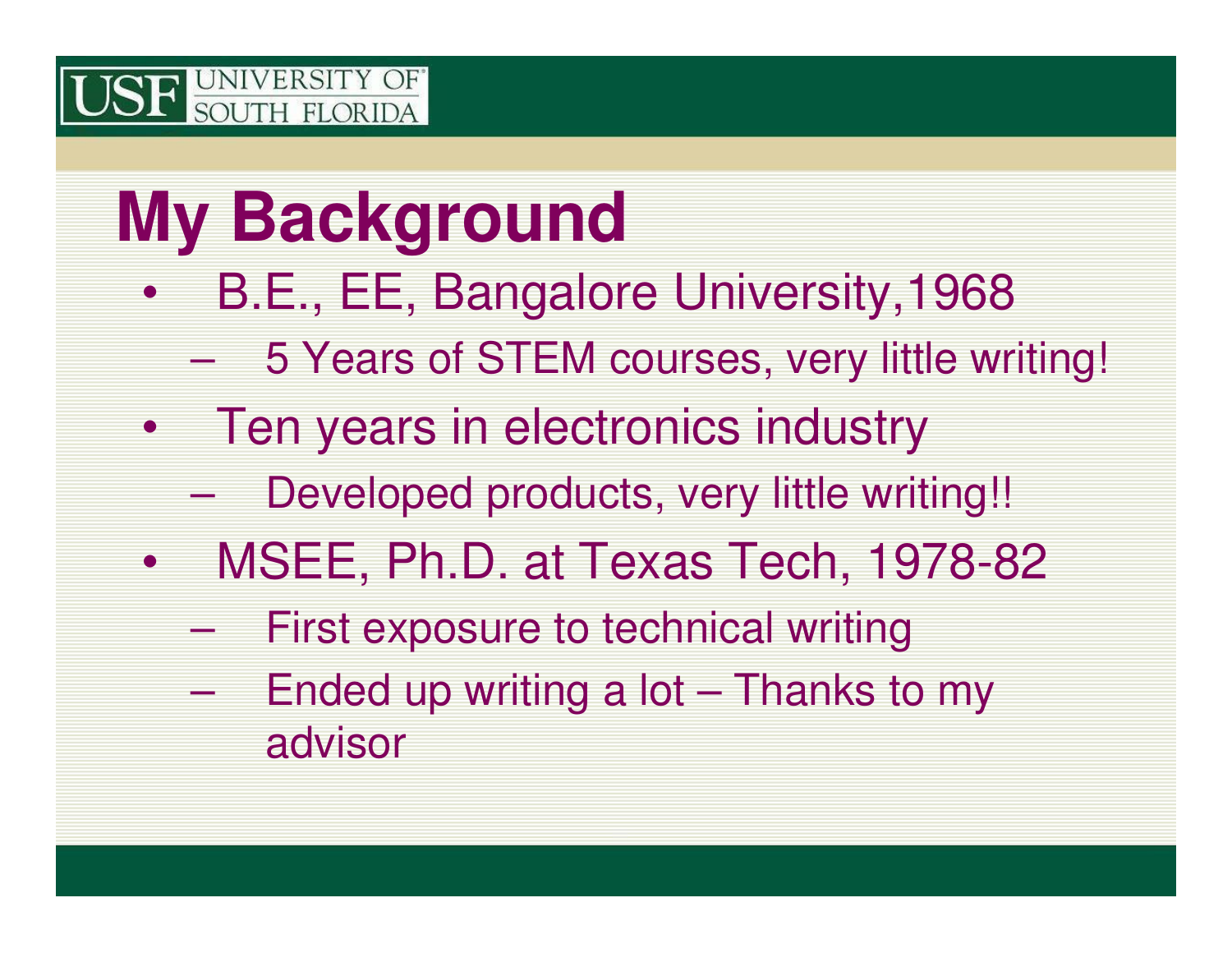## **After Graduate School**

- $\bullet$  Faculty Member
	- –Penn State, 1982-2003; USF, 2003-
- $\bullet$ Reviewer for conferences, journals
- $\bullet$  Editor, IEEE Transactions on PAMI
	- $\mathcal{L}_{\mathcal{A}}$  , and the set of the set of the set of the set of the set of the set of the set of the set of the set of the set of the set of the set of the set of the set of the set of the set of the set of the set of th Associate Editor, Editor in Chief
- $\bullet$  Vice President, Publications, IEEE CS
	- $\mathcal{L}_{\mathcal{A}}$ Responsible for some 23 periodicals
- • President, IEEE Computer Society
	- $\mathcal{L}_{\mathcal{A}}$  , and the set of the set of the set of the set of the set of the set of the set of the set of the set of the set of the set of the set of the set of the set of the set of the set of the set of the set of th Responsible for \$40M annual budget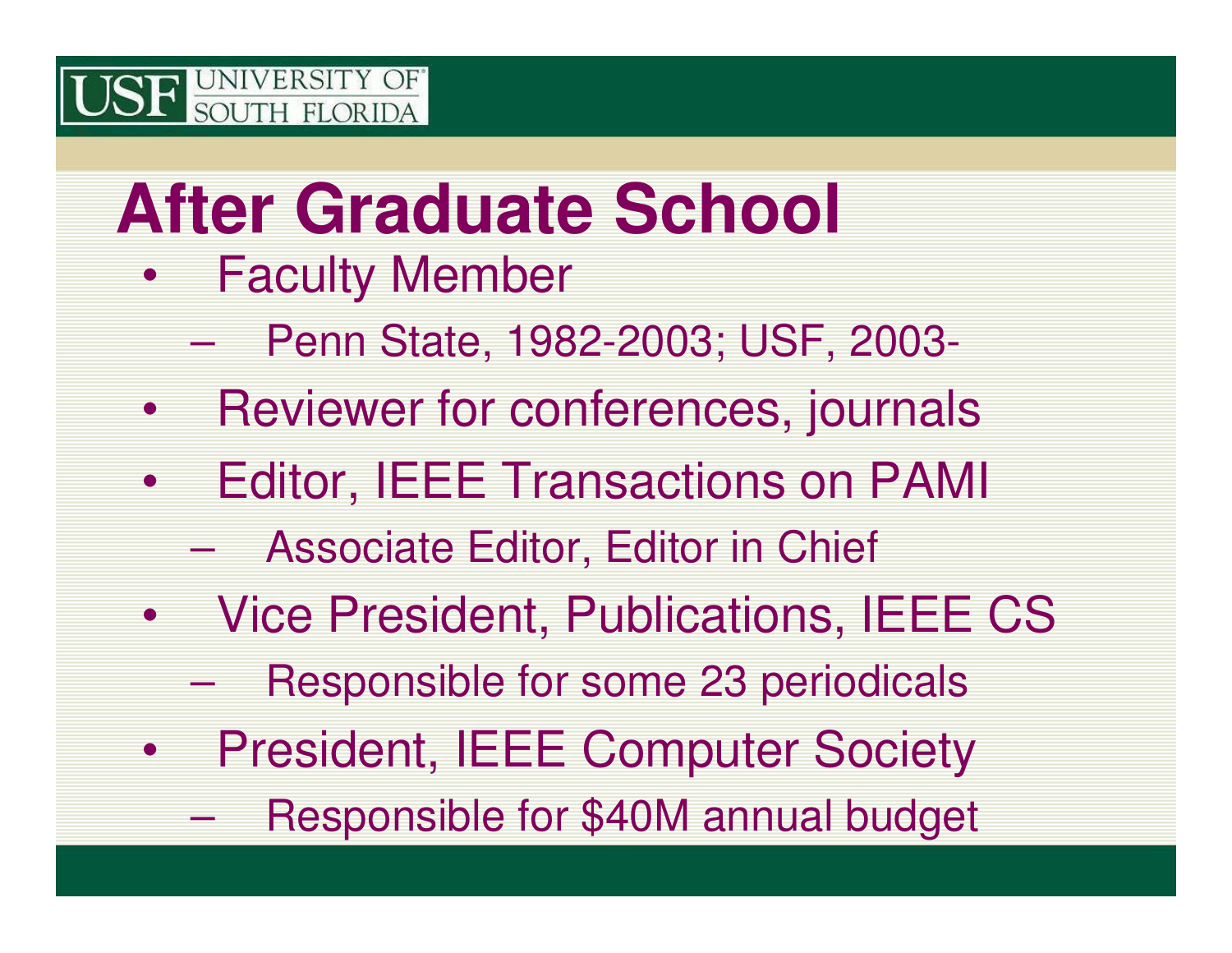

## Why Should We Write?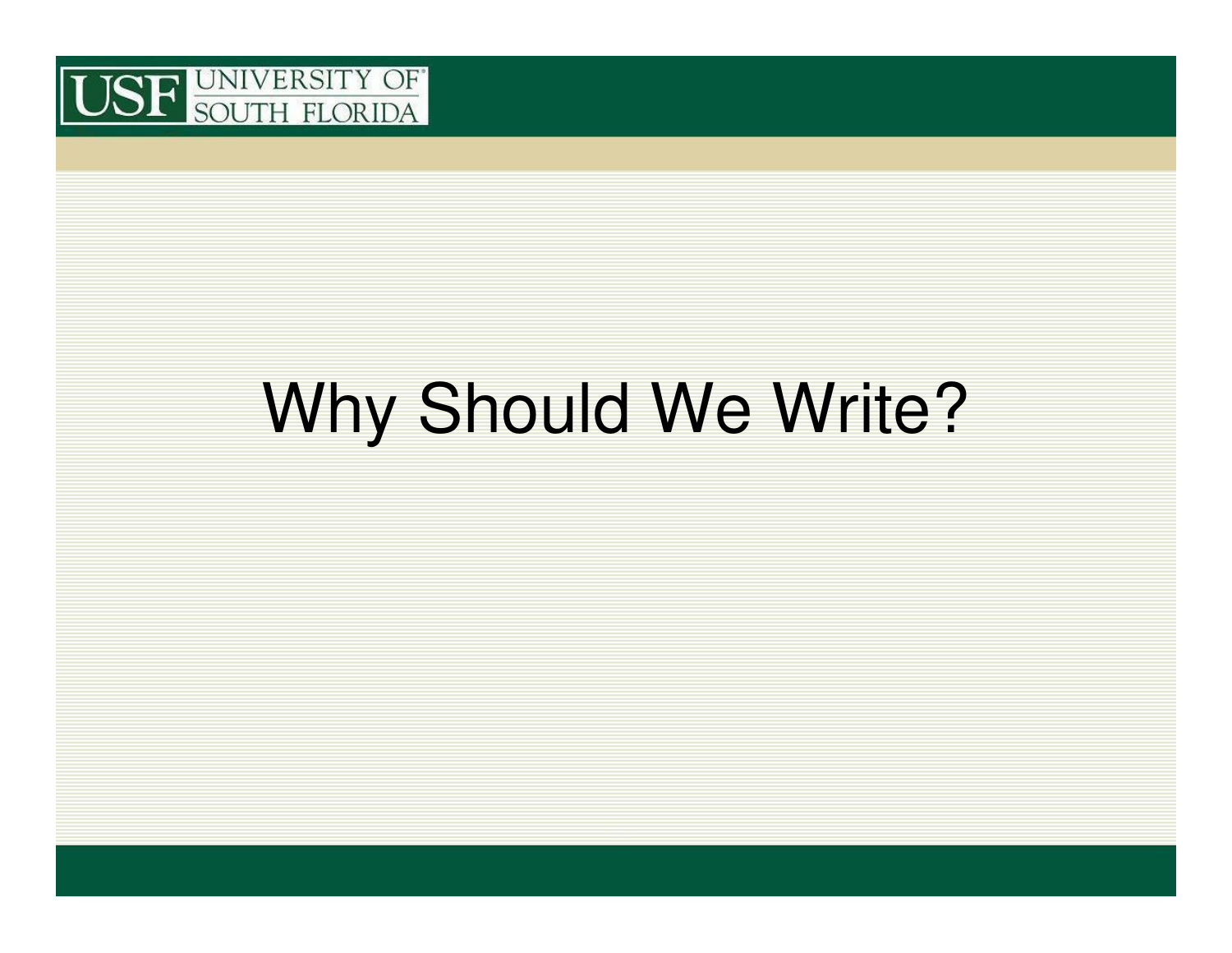## **Writing in STEM Disciplines**

- • Focus is on Factual Technical Content
	- –Simple prose, short sentences, itemized lists
	- $\mathcal{L}_{\mathcal{A}}$  , and the set of the set of the set of the set of the set of the set of the set of the set of the set of the set of the set of the set of the set of the set of the set of the set of the set of the set of th Number equations, avoid unnecessary math
	- – Call out figures, tables; include descriptive captions; Cite sources
	- If a theory paper, give proof
	- $\mathcal{L}_{\mathcal{A}}$  , and the set of the set of the set of the set of the set of the set of the set of the set of the set of the set of the set of the set of the set of the set of the set of the set of the set of the set of th If an experimental paper, describe in sufficient detail for others to replicate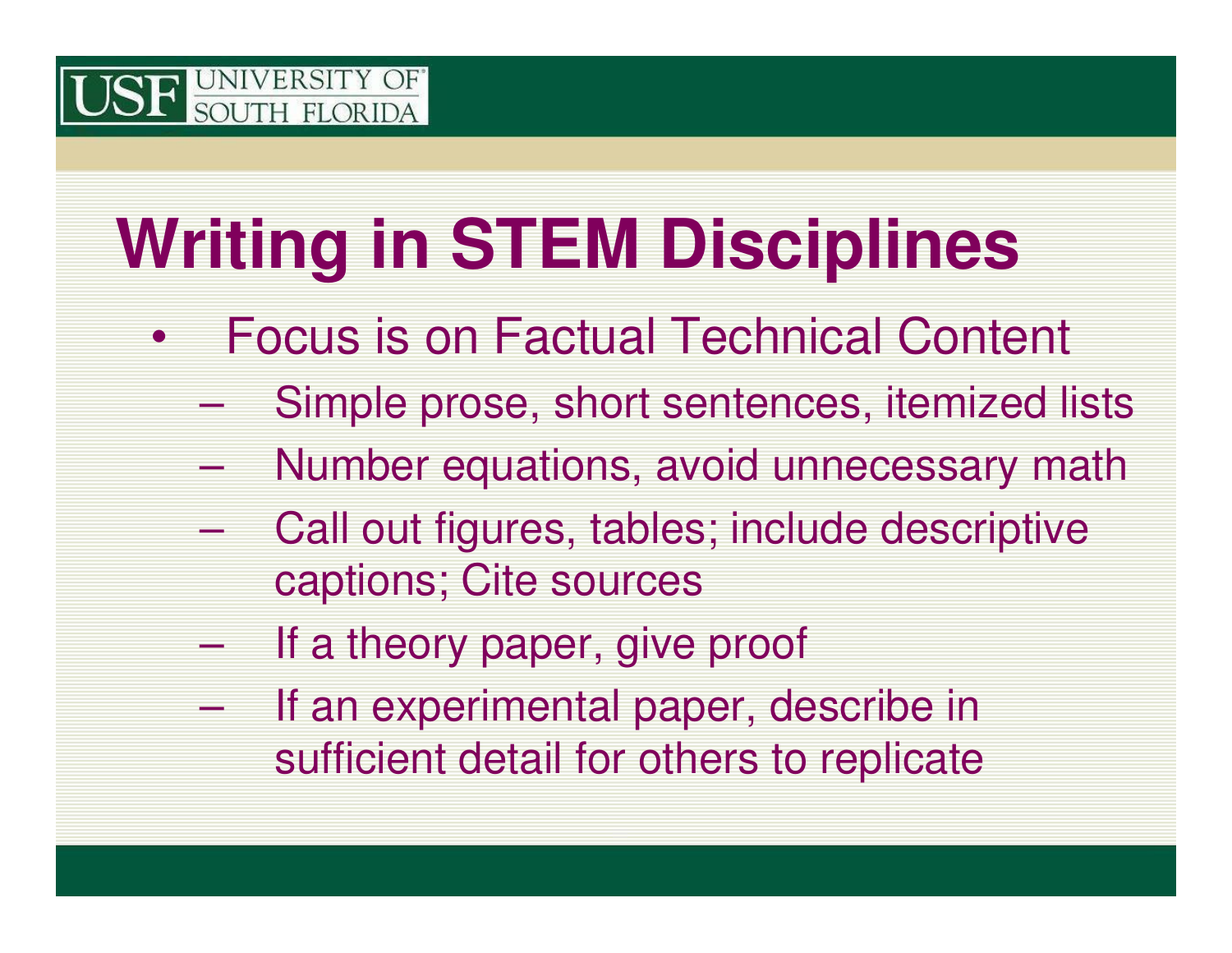## **Dos and Don'ts**

- • Include what didn't work (unfortunately most papers don't); science would advance much more rapidly if we didn't have to repeat what others already tried and failed.
- Do not cut and paste from others work – Plagiarism is a major problem since it is so easy to do so today. Use quotes when you must do so (do so sparingly)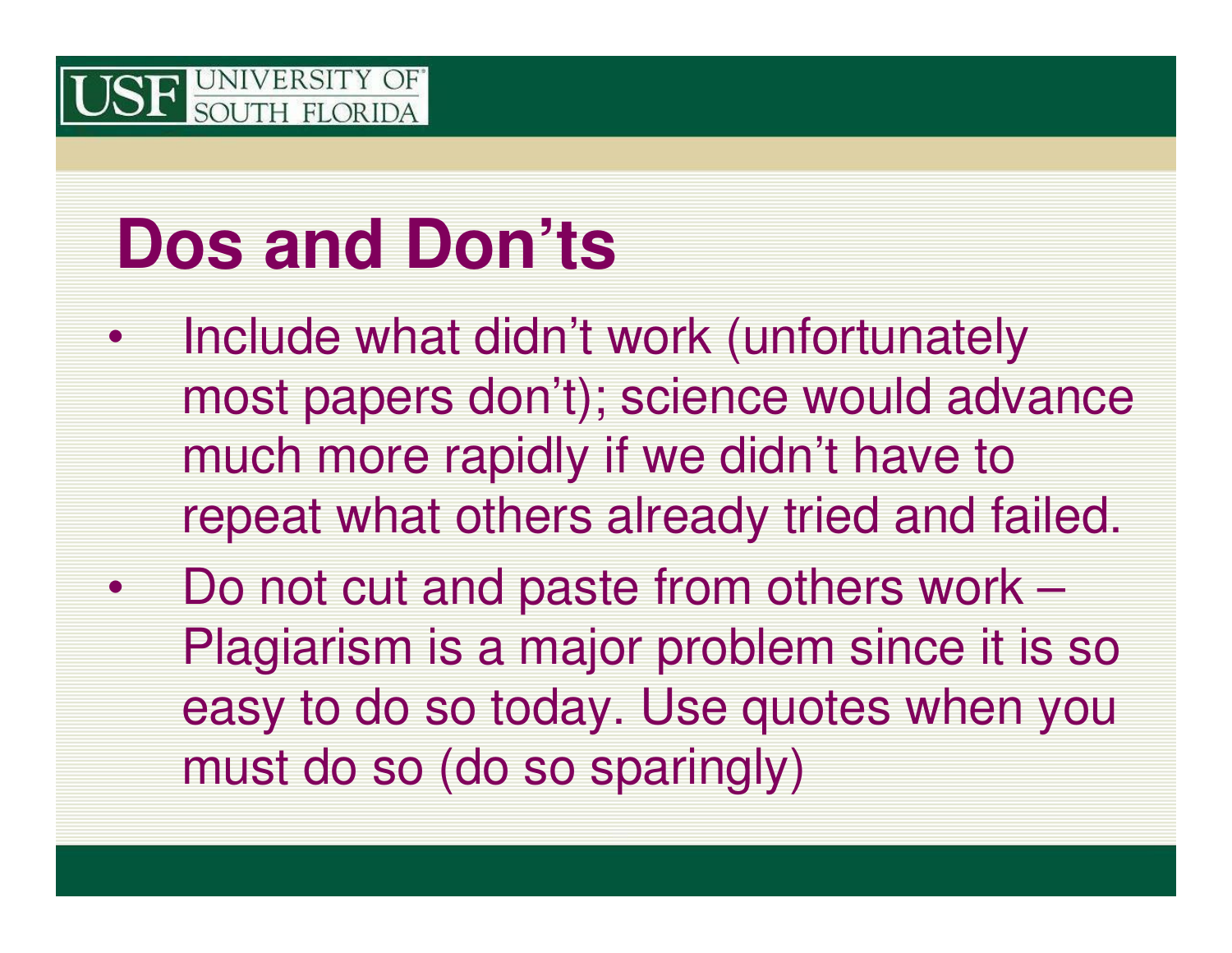## **Organization**

- $\bullet$  A Good Paper is Organized into THREE Parts:
	- $\mathcal{L}_{\mathcal{A}}$  , and the set of the set of the set of the set of the set of the set of the set of the set of the set of the set of the set of the set of the set of the set of the set of the set of the set of the set of th Tell the reader what you will tell (Introduction)
	- –Tell the reader what you accomplished (Body)
	- $\mathcal{L}_{\mathcal{A}}$  , and the set of the set of the set of the set of the set of the set of the set of the set of the set of the set of the set of the set of the set of the set of the set of the set of the set of the set of th Tell the reader what you told (Summary and Conclusions)
- $\bullet$  PLUS - A catchy caption, a succinct abstract, and a list of critical references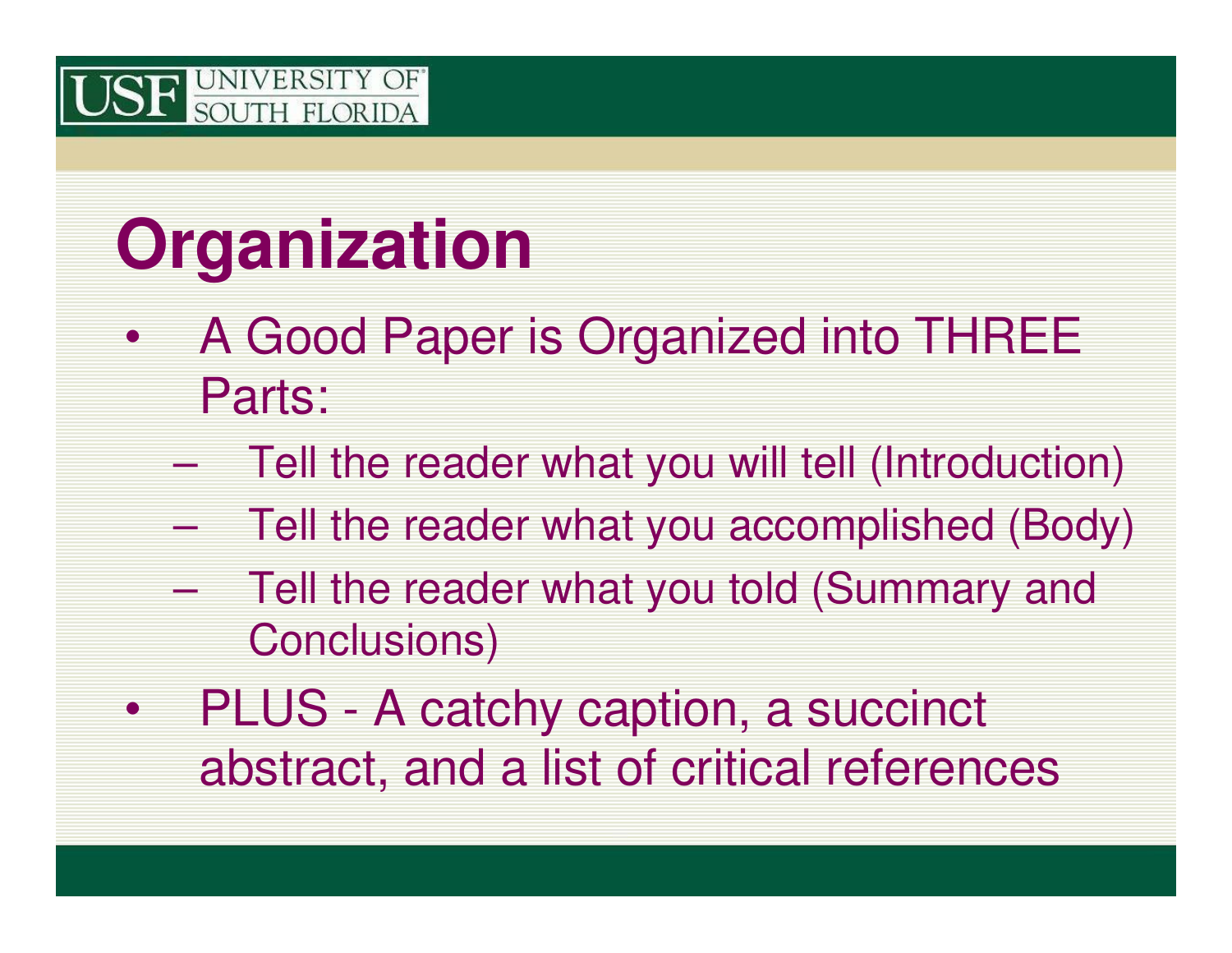#### **Your Dissertation Should Answer These**

- $\mathcal{L}_{\mathcal{A}}$ What is the problem you solved?
- $\mathcal{L}_{\mathcal{A}}$ Why is this an important problem?
- $\blacksquare$ What have others done about it?
- $\mathbb{R}^2$  What did you do (process, equipment, cost, repeatability, performance comparison)?
- $\blacksquare$ Why what you did is better than others?
- $\mathcal{L}_{\mathcal{A}}$ What more can be done to make it better?
- $\mathbb{R}^2$ Where have you published?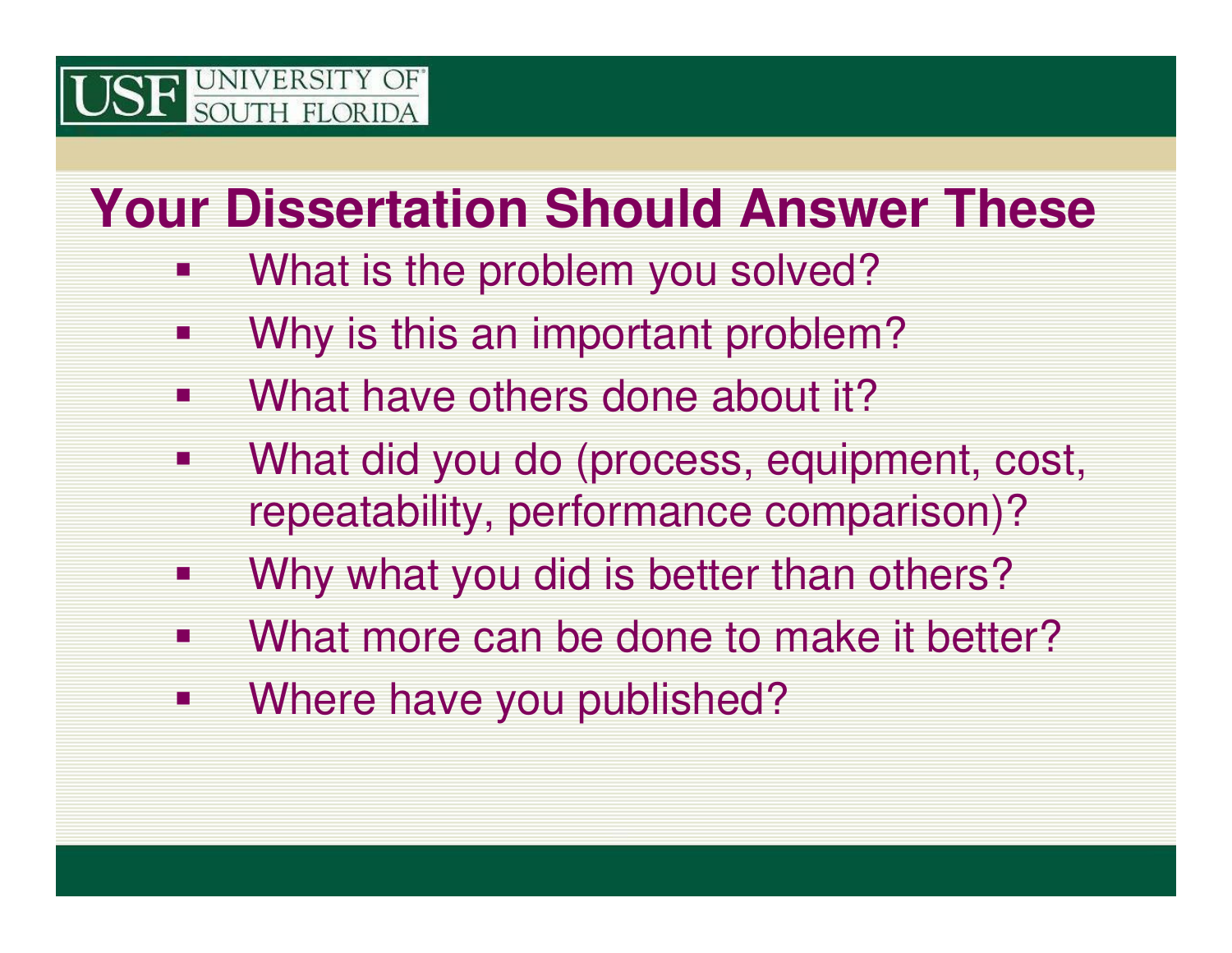#### **These translate to your chapters:**

- **CONTRACTOR**  Introduction and Problem Statement
	- $\blacksquare$ What is the problem you solved?
	- **Why is this an important problem?**  $\blacksquare$
- $\blacksquare$  Literature Survey
	- **•** What have others done about it? п
- π Body of Dissertation
	- **What did you do (process, equipment, cost, repeatability, performance** ٠ comparison)?
	- **Now Why what you did is better than others?** ٠
- π Conclusions and Future Work
	- **What more can be done to make it better?** ٠
- **CONTRACTOR References**
- T. Publication List (validates that your work is accepted by peers)
	- ٠ Where have you published?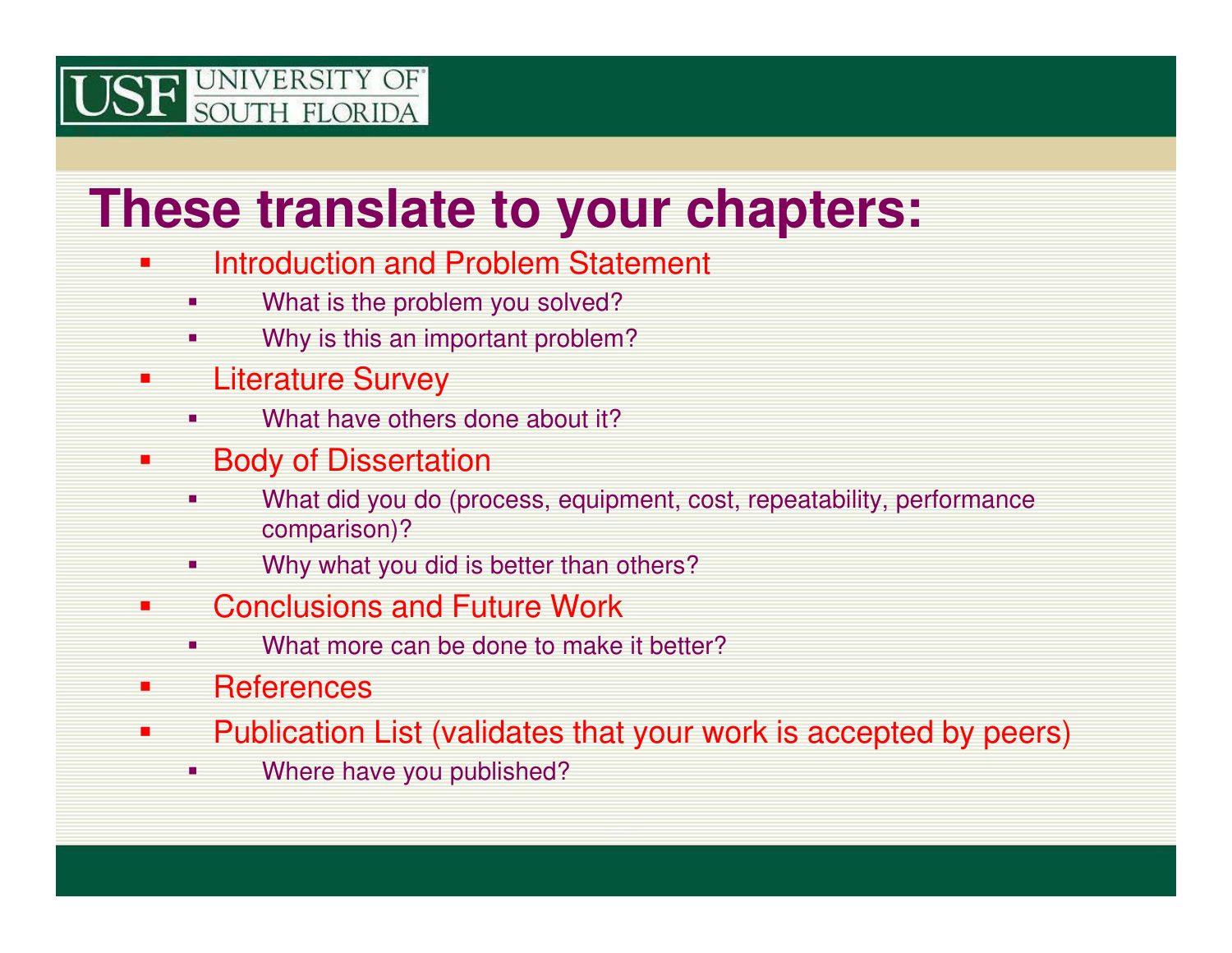#### **NSF Format for Grant Proposals**

- P. This is also a good format for Thesis/Dissertation Proposals
	- **Project Summary (one page description of resulting activity including Service Service** intellectual merits and the broader impacts)
		- П Written at a level appropriate for a person interested in science and technology
	- e<br>S Project Description (15 pages limit)
		- П Clear Statement of Work
			- ٠ Objectives, Significance, Relation to longer-term goals and state of knowledge
		- **General Plan of Work** П
			- □ Design, Experimental methods, Broader impacts, Timeline and Milestones
	- **Service Service References**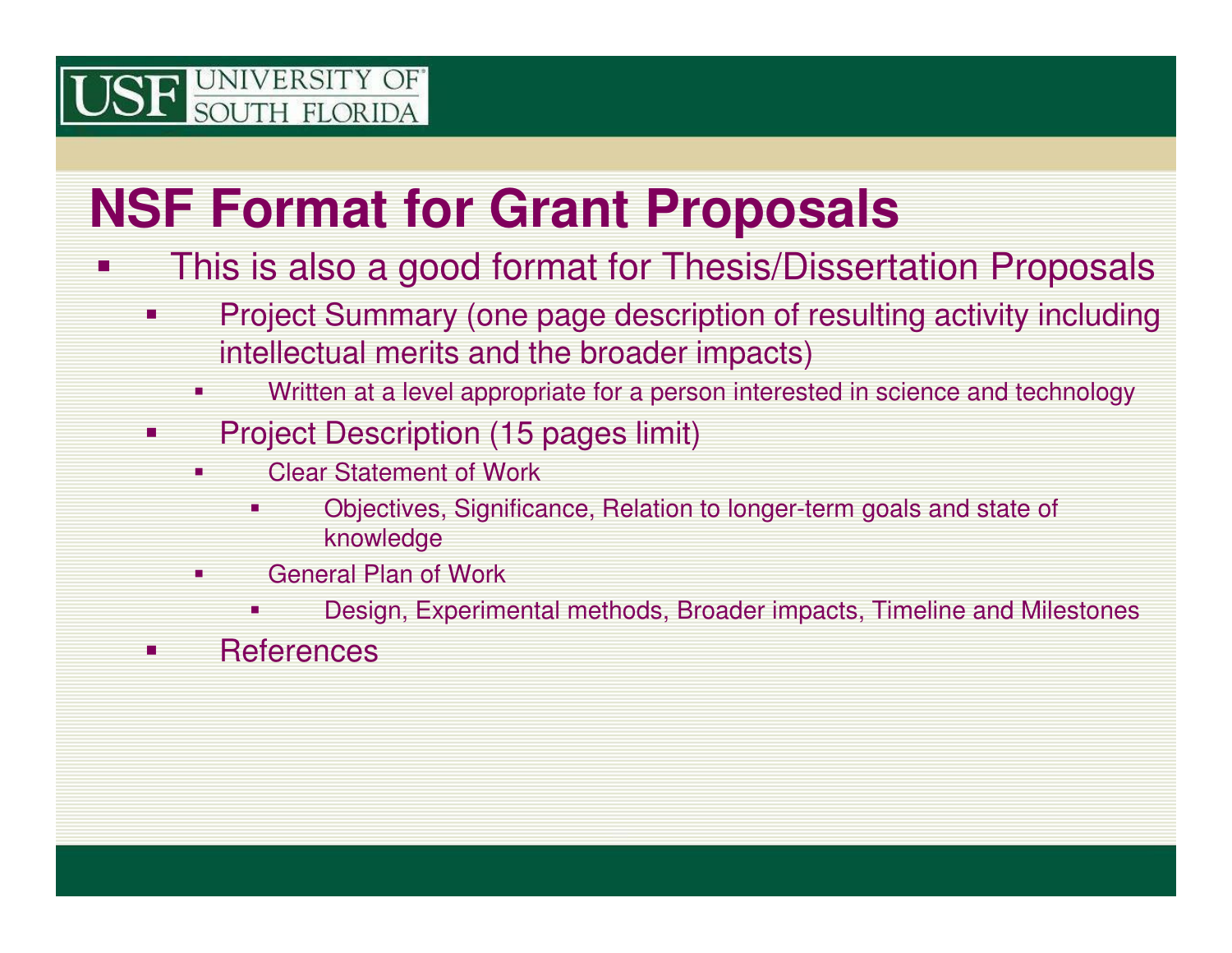•

#### **Where to Publish: Conference, Journal, Online?**

- • Conferences: Typically short papers; incremental work; less rigorous review (exceptions are some CSE conferences); quick turn around; opportunity to network with other researchers and share your ideas; proceedings may not be widely distributed
	- Journal: Well developed, more complete, longer papers; rigorous peer review with opportunities for rebuttal; traditionally considered as "archival" work; widely disseminated by publishers
- • Online (self): Rapid posting; no peer review (except comments); uncertainty about longevity. Another option: Moderated archive such as arXiv.org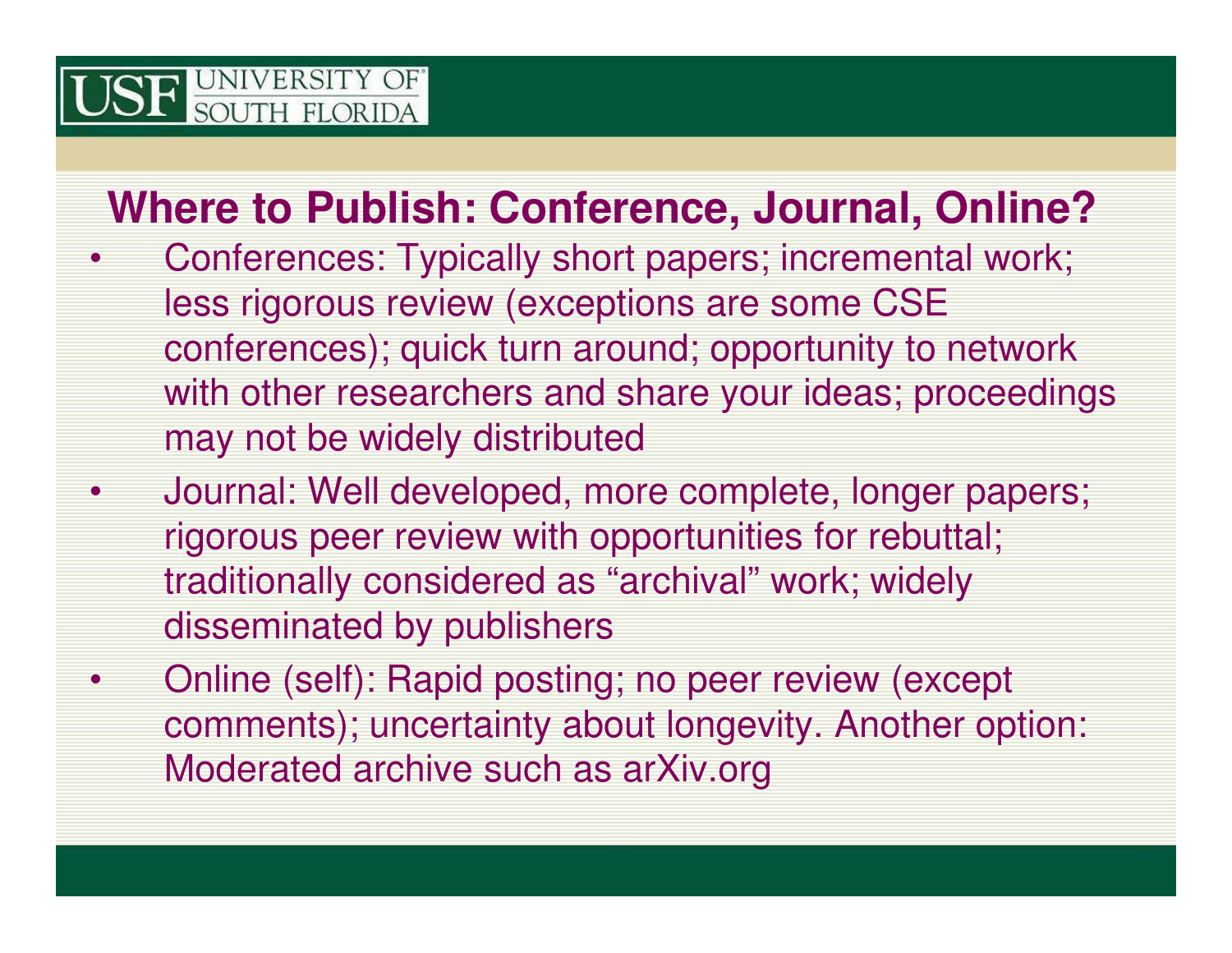#### **Where to Publish: Other factors**

- • Conference Selectivity, Organizers, Popularity, Location, Publisher, Worldwide Distribution, Cost, Lead time, etc.
- • Journal Reputation, Circulation, Submission to Publication Time, Editorial Board, Publisher, Worldwide Distribution, Cost, etc.
	- Impact Factor is an objective measure of quality (roughly speaking it is the ratio of the number of citations to number of articles in a specified time period), from Journal Citation Report (JCR), a product of Thomson Reuters Institute for Scientific Information.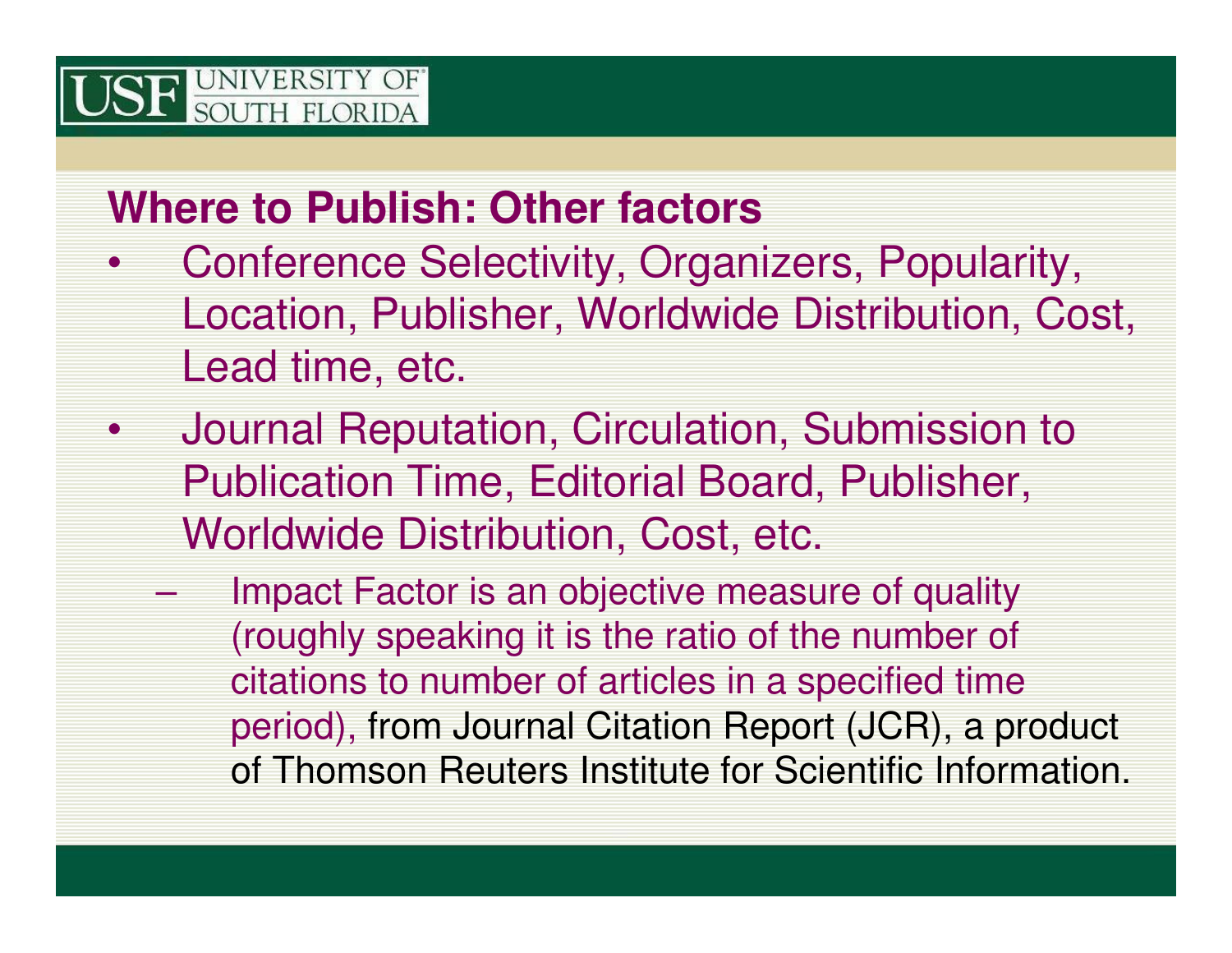#### **Who Pays for Archival Dissemination**

#### P. Reader (Library) Pays (Limits access to subscribers)

- **Service Service**  Publisher distributes peer-reviewed (quality assurance) content and readers/libraries purchase and maintain archives (for ever) – Stacks of bound volumes; traditional model
- $\mathcal{L}_{\mathcal{A}}$ Author is guaranteed publication irrespective of ability to pay
- $\mathcal{L}_{\mathcal{A}}$  Modern variation for digital content – publisher assumes archiving responsibility – libraries/individuals subscribe to access content
- P. Author/Research Sponsor Pays (Open-Access Model)
	- $\mathcal{L}_{\mathcal{A}}$ This is a new trend to increase access to published research content
	- Ξ Some US research sponsors (NIH for example) supports this to increase access to results of research sponsored by them
	- **But this would make it difficult for researchers with limited resources Service Service** to publish their findings
- P. Which one is better? - This is an Ongoing Debate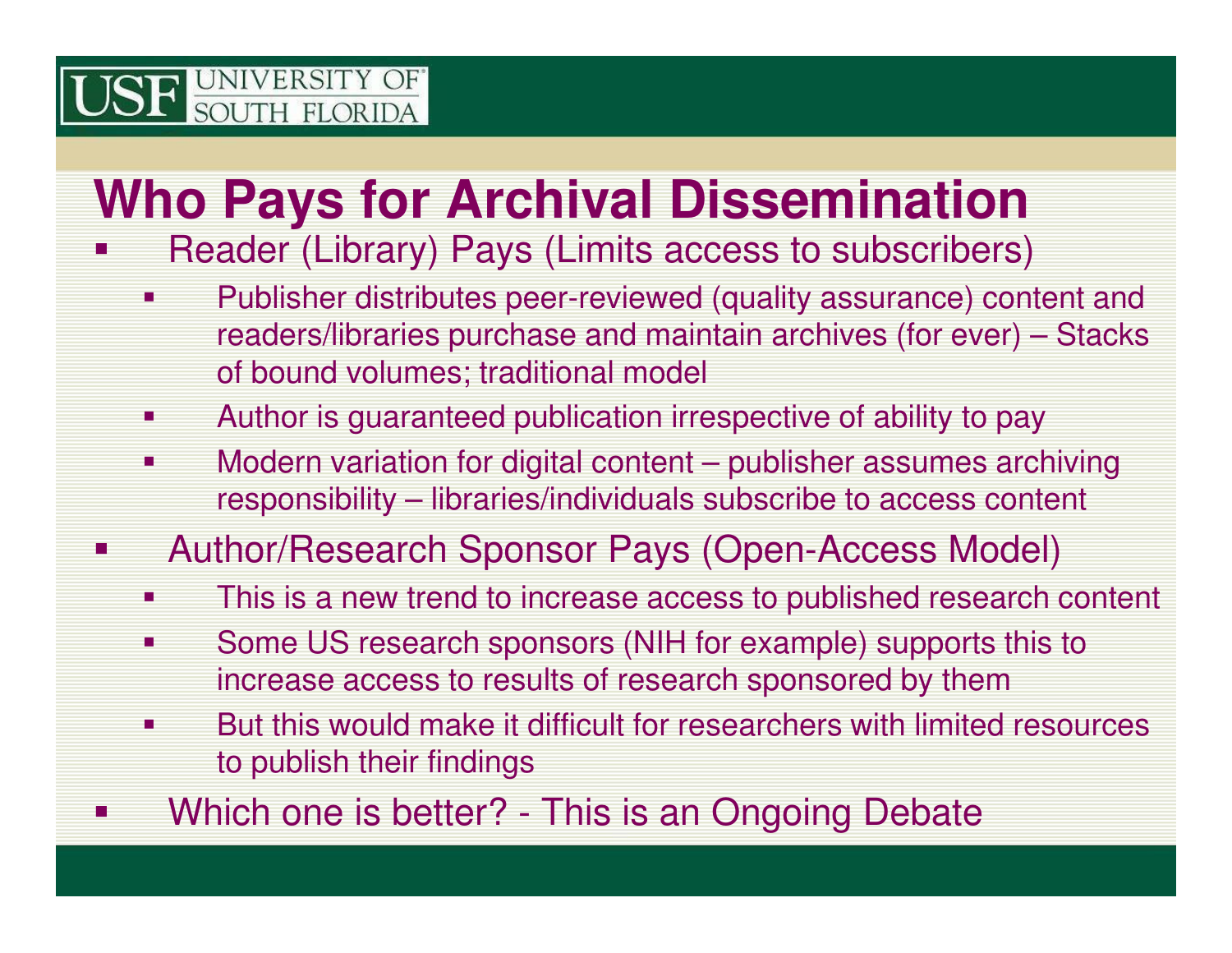

### **Outline: What We Covered Today**

- •My Background
- •Writing in STEM Disciplines
- $\bullet$  Where to Publish: Conference, Journal, Online media